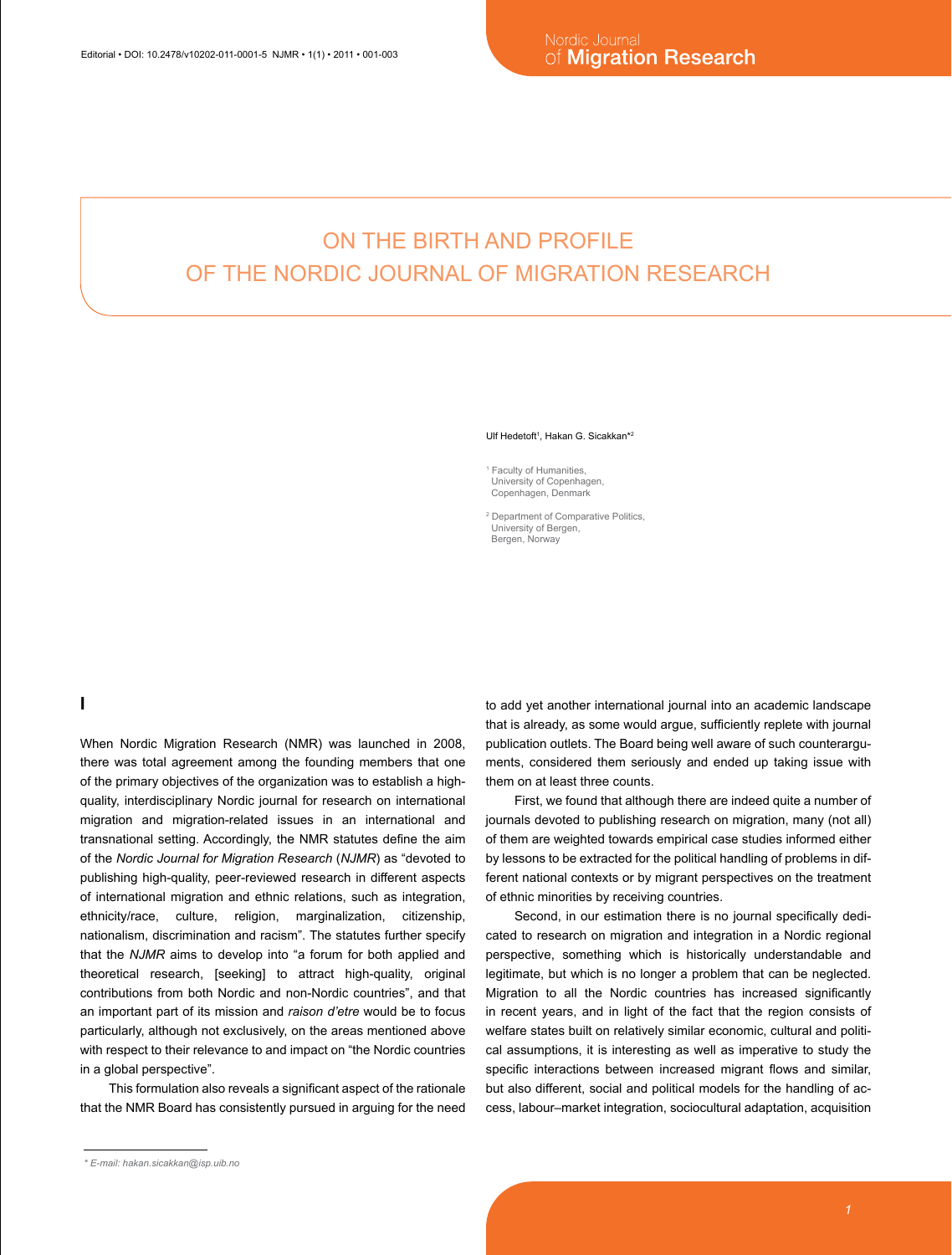of citizenship and so forth, both in and across the countries of the region. For the same reason, we want to highlight comparative and intercultural studies, and we wish to publish contributions grounded in innovative theoretical and conceptual reflections that can help overcome the pitfalls of methodological nationalism.

And third, the academic field of migration research is by now a boom industry, populated by an increasing number of scholars hailing from a great variety of scholarly disciplines. It is a field spawning an ever-proliferating wealth of books, articles and media contributions. This has happened because of an intense and enhanced global interest in migration and integration questions over the past 10-15 years, resulting in research groups and entire departments focusing on these issues to an ever greater extent, and for reasons having more to do with endogenous developments within universities and in academic environments globally: competition for funding and visibility has intensified dramatically, and as a consequence the pressure on scholars to boost their "productivity" has skyrocketed. More than ever before academics must obey the "publish or perish" dictate and are being scrutinized and evaluated regularly on that basis. This pressure – and the resultant growth in output – cries out for more quality outlets for sound, innovative, sometimes even path-breaking new research. *NJMR* sees an important role for itself in this context.

The epithet "Nordic" in *NJMR* indicates, as already hinted, a regional thematic priority in the selection of articles and special issues that we choose to publish. However, it is important to emphasize that neither does it imply any preference for Nordic authorship, nor is the preference exclusive of other areas and other interests. In fact, *NJMR* warmly welcomes contributions dealing with, for example, migration theory, methodological questions, comparative studies and policy-oriented analyses, and will also occasionally publish case studies focusing on localities, countries and regions outside the Nordic area. The overriding concern is to ensure that all contributions maintain a high level of quality, novelty and topicality. To guarantee that this happens, all contributions received or solicited will initially be screened by the *NJMR* editorial board and, if the result is positive, subsequently undergo a double peer-review process. If a contribution successfully passes that stage, it will be subjected to a rigorous language editing process, before it is eventually included in an *NJMR* issue. Throughout the process, editors will maintain close contact with authors, in order to keep them updated on developments and to interact with them continuously to ensure the optimal end result for publication.

*NJMR* will publish three or four issues per year in an electronic, open access format. Issues may be "standard" or "special", the former comprising four or five articles as well as a book review section and occasionally review articles as well. The latter – special issues – will be thematically focused and will gather together a cluster of articles on the same theme, problem or process. Special issues will most often be guest-edited by scholars external to the *NJMR* editorial board, but board members may also occasionally assume the role of editor. Special issues will naturally heed all the indicated criteria for

the selection of articles, and will in addition be concerned with ensuring a high degree of internal linkage and cohesiveness among the individual contributions. Moreover, the electronic publishing format allows us to include the occasional "ordinary" article even in special issues. In that case, it will be clearly indicated if an article should not be regarded and read as part of the special issue, but as a standalone contribution in its own right.

In a variety of ways, *NJMR* in itself is a manifestation of constructive inter-Nordic collaboration. Not just by being one of the concrete results of the cooperative efforts that NMR represents, but also because it stands on the shoulders of and marks the "Nordic" continuation of two hitherto independent national journals, namely the *Norsk Tidsskrift for Migrasjonsforskning* (*NTMF*) and the *Finnish Journal of Ethnicity and Migration*. Both these publications have elected to close down their independent activities in favour of supporting this larger inter-regional and international venture – decisions that call for respect and deserve accolades for far-sighted and courageous academic leadership. *NJMR* will do all that it can to live up to the hopes and expectations thus placed on it and to develop into one of the natural outlets for quality scholarship on questions of migration, ethnicity, nationalism, integration and cultural diversity in the Nordic countries.

This first issue is neither "standard" nor "special", but has been specifically designed as an opening issue consisting of four invited contributions by high-profile, internationally distinguished scholars on migration, representing both the interdisciplinary diversity of thematic and theoretical issues that *NJMR* wants to spearhead and the intense and long-standing interest in and engagement with the Nordic region: Grete Brochmann and Anniken Hagelund from Norway, Nils Holtug from Denmark, Peter Kraus from Finland and Yngve Lithman from Sweden. Their contributions – briefly introduced below – stand for all the characteristics that *NJMR* would like to adhere to throughout: high quality, innovative scholarship, topicality of focus and interdisciplinary perspectives. In this sense, the contributions to this issue set the tone and point the way forward.

## **II**

We open this first issue of *NJMR* with Nils Holtug's article, "The ethics of immigration policy". Arguing that political discussions and policies cannot avoid pre-supposing or invoking certain values, Holtug focuses on the issue of open versus closed borders – a classical theme in the political philosophy of citizenship and immigration. After reviewing the values behind different normative stances on borders – with a particular focus on the three core liberal values of democracy, liberty and equality – Holtug points out the inconsistencies between the values and the practices of liberal Western states.

Grete Brochmann and Anniken Hagelund draw our attention to integration challenges in the Scandinavian welfare state in their article "Migrants in the Scandinavian welfare state: the emergence of